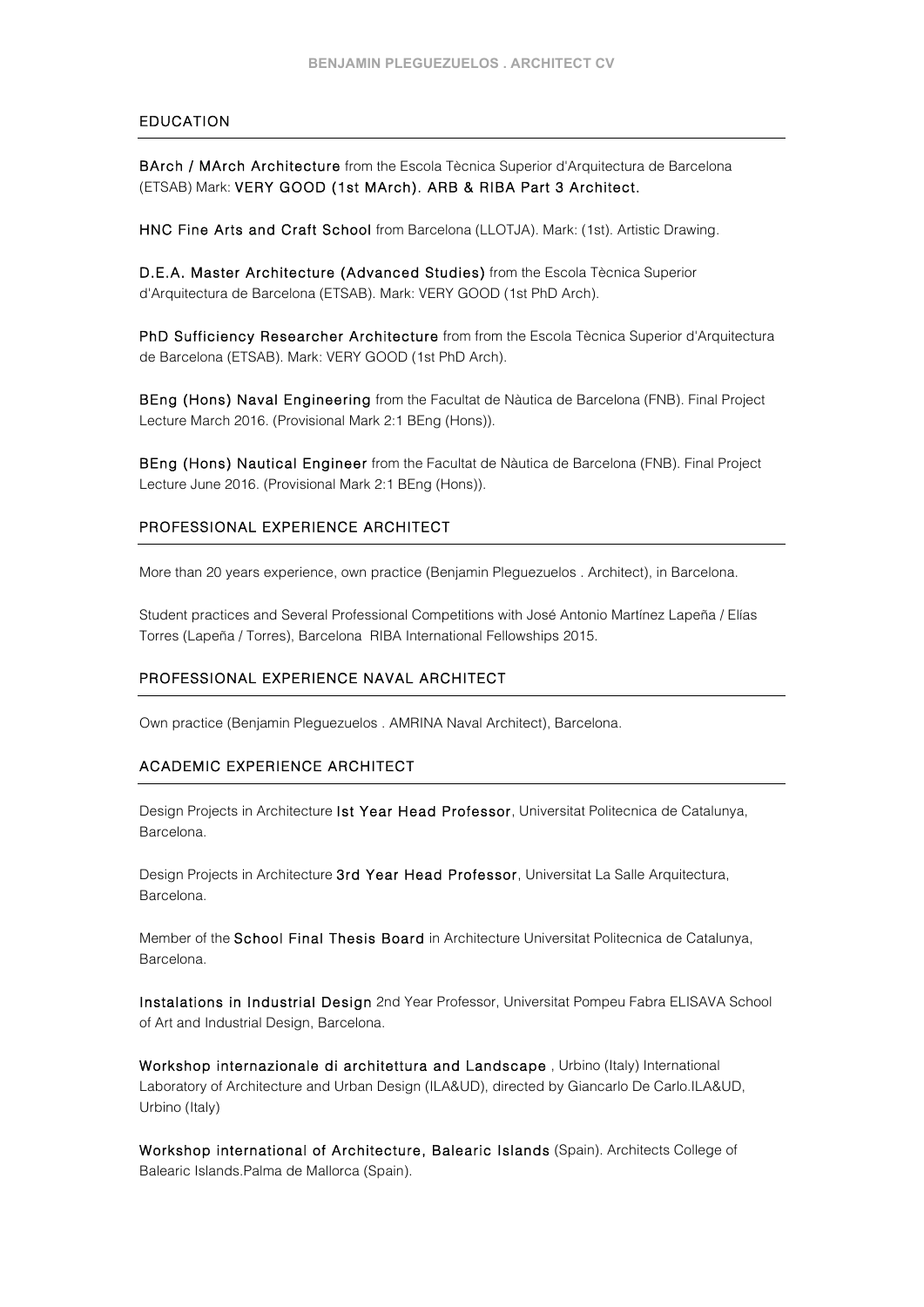# OTHER SKILLS: ARCHITECT AND NAVAL ARCHITECT

Strong skills Excel and Word Ofimatic Programs. Strong skills AutoCAD 2D and 3D. (+ REVIT / BIM skills) Strong skills 3D Studio Max. Strong skills Photoshop. Skills with InDessign. Strong skills Rhino3D Model. Strong skills Maxsurf Model and Structural.

Skills with TDyn Buildings and Nautical Structural Program.

Languages: English (hight intermediate), French, Italian, Spanish and Catalan.

# HIGHTLIGHTING PRIZES / AWARDS

FIRST PRICE. International Competition for the Rehabilitation of the Official Profesional College of Architects in Madrid. Spain

RUNNER UP. Competition for the design of the Corporate Facade for a Office Building in Barcelona. Spain

INTERNATIONAL EUROPEAN PRIZE. EUROPAN III (Young European Architects). Two buildings of 58 Public Housing in M-30, Madrid. Spain

FIRST PRICE. Competition of Fine Arts Painting, at the Oficial Professional College of Architects of Catalonia, Barcelona. Spain

FIRST PRICE. Competition Swimming Pool Sport Center in Diagonal Mar, Barcelona. Spain

FIRST PRICE. Competition of Urbanitation and Acces to Park Güell (Antoni Gaudi), Barcelona. Spain

FIRST PRICE. Competition Swimming Pool Sport Center Expansion in Diagonal Mar, Barcelona. Spain

FAD AWARDS (Best buildings of the year in Spain and Portugal)

SPECIAL MENTION "CITY OF BARCELONA AWARDS" (Best building of the year in Barcelona). Tawn Hall of Barcelona Award.

FIRST PRICE. School Competition Antoni Marti Franquès in Tarragona. Spain

FIRST PRICE. Sport Center Competition Antoni Marti Franquès in Tarragona. Spain

RESTRICTED COMPETITION FOR THE AMERICAN UNIVERSITY OF BEIRUT (LEBANON). CHARLES W. HOSTLER CENTER & DESIGN COMPETITION. (with JOSE ANTONIO MARTINEZ LAPEÑA and ELIAS TORRES ARCHITECTES, RIBA International Fellowships 2015).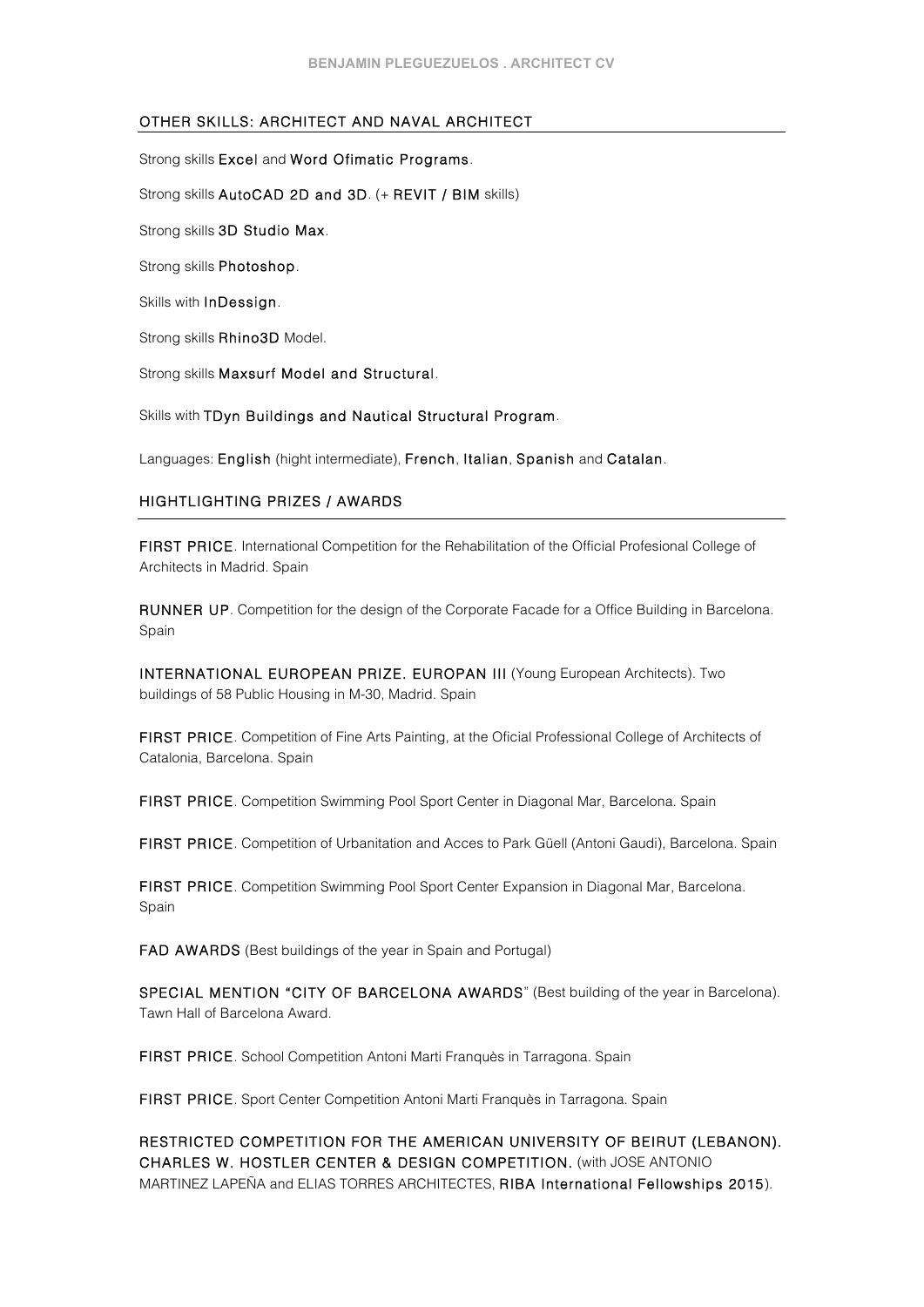# EXPOSITIONS

Exhibition in the Professional College of Architects of Madrid, on Projects of the INTERNATIONAL COMPETITION OF THE OFFICIAL PROFESSIONAL COLLEGE OF ARCHITECTS OF MADRID.

Exhibition in the School of Architecture U.P.C. Barcelona. (Polithechnic University of Catalonia). Selection of the Projects in Ideas COMPETITION FOR A CORPORATE FACADE IN OFFICE BUILDING in Barcelona. Spain

Exhibition in the San Esteban Palace of Murcia. INTERNATIONAL COMPETITION OF EUROPAN III. (YOUNG EUROPEAN ARCHITECTS COMPETITION) Murcia. Spain

Exhibition in NETHERLANDS ARCHITECTURE INSTITUTE OF ROTTERDAM . Winner Projects EUROPAN III. (YOUNG EUROPEAN ARCHITECTS) Rotterdam. Netherland

Exhibition in the Official Proffessional College of Architects of Barcelona, of the winners Works of "MUESTRA DE ARTES PLASTICAS DE ARQUITECTOS DE BARCELONA" (Fine Arts Competition of Catalunya Architects). Spain

Exhibition in BARCELONA TOWN HALL of SWIMMING POOL SPORT CENTER COMPETITION in Barcelona, PRIZE PROJECT OF SWIMMING POOL AND SPORTS CENTER IN BARCELONA.

INTERNACIONAL EXHIBITION IN NUEVOS MINISTERIOS (NEWS MINISTERYS), MINISTERY OF FOMENTO, "ABOUTH THE HOUSING". Madrid. Spain

Exhibition of "PREMIOS FAD" (FAD AWARDS) in Barcelona. Spain

Exhibition in -SALÓ DE CENT- TOWN HALL OF BARCELONA of the PREMIOS CIUTAT DE BARCELONA 2002. (CITY OF BARCELONA AWARDS). Barcelona. Spain

EXPOSITION IN BEIRUT (LEBANON) PROJECTS OF RESTRICTED COMPETITION FOR THE AMERICAN UNIVERSITY OF BEIRUT. CHARLES W. HOSTLER CENTER & DESIGN COMPETITION. (with JOSE ANTONIO MARTINEZ LAPEÑA and ELIAS TORRES ARCHITECTES, RIBA INTERNATIONAL FELLOWSHIPS 2015).

# MAIN PUBLICATIONS ON WORK

- ARQUITECTOS Nº132. (ARCHITECTURAL MAGAZINE).
- EUROPAN III. (MONOGRAFIC NATIONAL COMMITTEE CATALOG SPANISH EUROPAN).
- AB (ARCHITECTS OF BARCELONA) Nº 58.
- XX CENTURY ARQUITECTURE. SPAIN
- GENERAL SPORTS COMMITTEE.
- EXHIBITION IN "LOS NUEVOS MINISTERIOS DE MADRID" (MINISTERY OF FOMENTO).
- ON DISEÑO Nº 233.